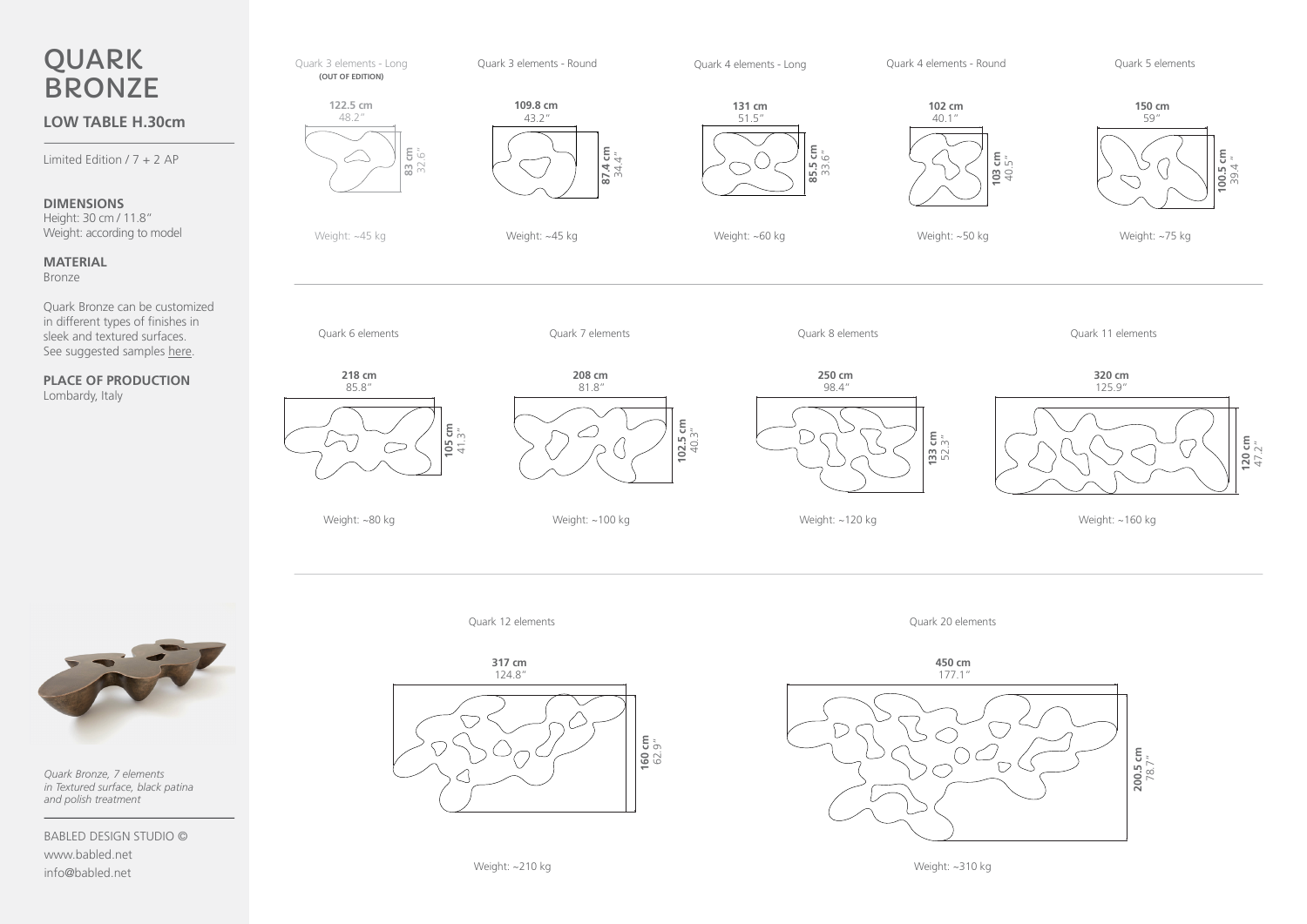# QUARK **BRONZE**

## **LOW TABLE H.35cm**

Limited Edition / 7 + 2 AP

#### **DIMENSIONS**

Height: 35 cm / 13.8" Weight: according to model

#### **MATERIAL** Bronze

Quark Bronze can be customized in different types of finishes in sleek and textured surfaces. See suggested samples [here](https://www.babled.net/wp-content/uploads/Quark-Bronze_Samples-Sheet.pdf).

**PLACE OF PRODUCTION** Lombardy, Italy



Quark 3 elements - Long XL



Quark 3 elements - Round XL



Quark 4 elements - Long XL

Quark 4 elements - Round XL



Quark 5 elements XL

Quark 6 elements XL

Quark 7 elements XL

Quark 8 elements XL





**239 cm**  94.1"



**242.2 cm**  95.4" 119.6 cm<br>47.1" **119.6 cm**   $\varnothing$  $\bigcirc$ 

**272.9 cm** 





BABLED DESIGN STUDIO © www.babled.net info@babled.net